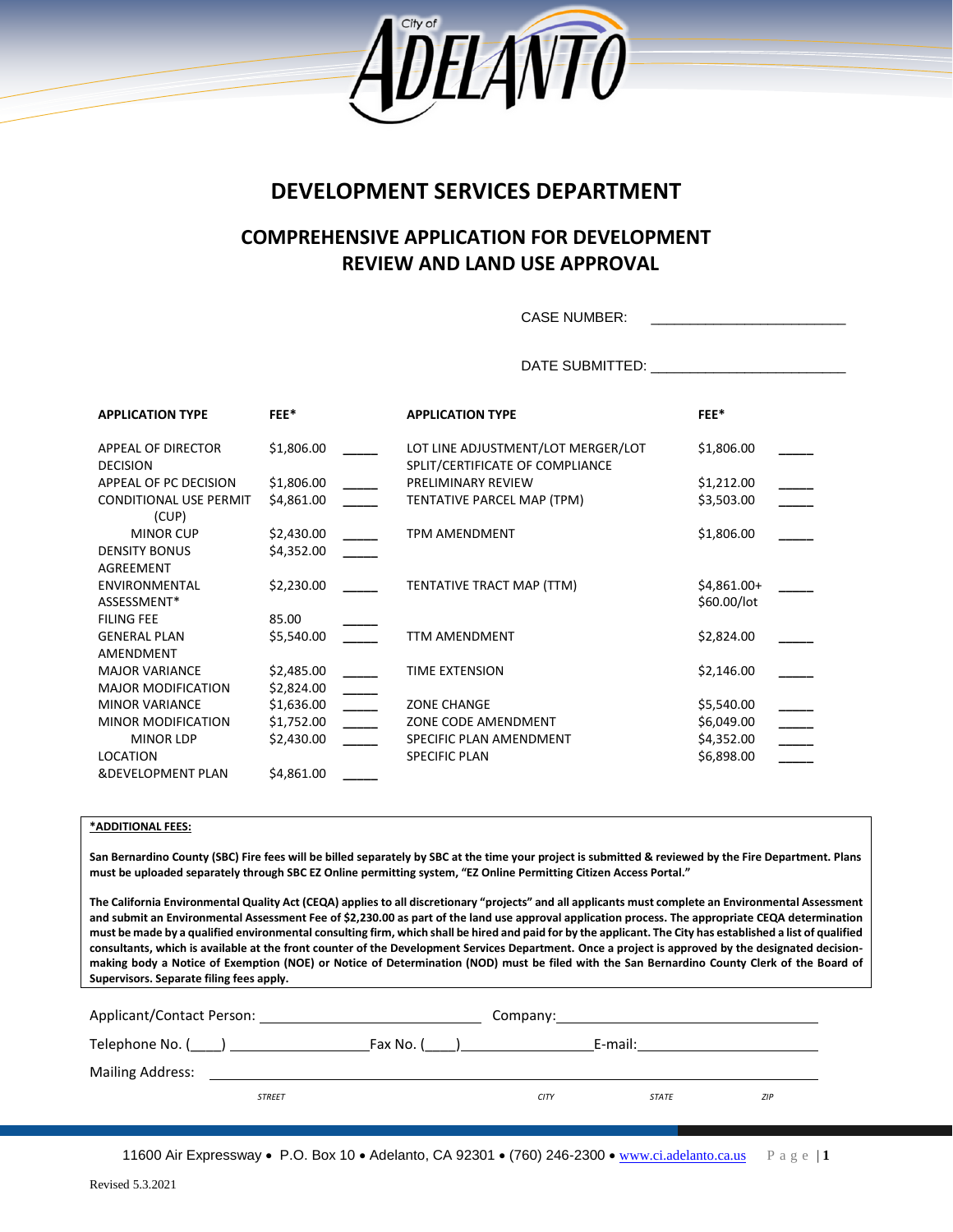| Telephone No. (120) 2022 [2012 [2012   2022 [2012   2022   2022   2022   2022   2022   2022   2022   2022   20                                             |               |  |             |              |     |
|------------------------------------------------------------------------------------------------------------------------------------------------------------|---------------|--|-------------|--------------|-----|
| Mailing Address: <u>Communications</u> and Communications and Communications and Communications and Communications and                                     |               |  |             |              |     |
|                                                                                                                                                            | <b>STREET</b> |  | <b>CITY</b> | STATE        | ZIP |
|                                                                                                                                                            |               |  |             |              |     |
|                                                                                                                                                            |               |  |             |              |     |
|                                                                                                                                                            |               |  |             |              |     |
|                                                                                                                                                            | <b>STREET</b> |  | <b>CITY</b> | <b>STATE</b> | ZIP |
| Complete Project Description/Reason for Request: If necessary, attach a detailed description to explain all proposed uses for this<br>property or project. |               |  |             |              |     |
|                                                                                                                                                            |               |  |             |              |     |
|                                                                                                                                                            |               |  |             |              |     |
|                                                                                                                                                            |               |  |             |              |     |
|                                                                                                                                                            |               |  |             |              |     |
|                                                                                                                                                            |               |  |             |              |     |
|                                                                                                                                                            |               |  |             |              |     |
|                                                                                                                                                            |               |  |             |              |     |
|                                                                                                                                                            |               |  |             |              |     |
|                                                                                                                                                            |               |  |             |              |     |
|                                                                                                                                                            |               |  |             |              |     |
|                                                                                                                                                            |               |  |             |              |     |
|                                                                                                                                                            |               |  |             |              |     |
| Township: Township: Range: Range: Section Number: Township: Number: The Manus Rection Number:                                                              |               |  |             |              |     |
|                                                                                                                                                            |               |  |             |              |     |
| Associated Case(s): Associated Case(s):                                                                                                                    |               |  |             |              |     |
|                                                                                                                                                            |               |  |             |              |     |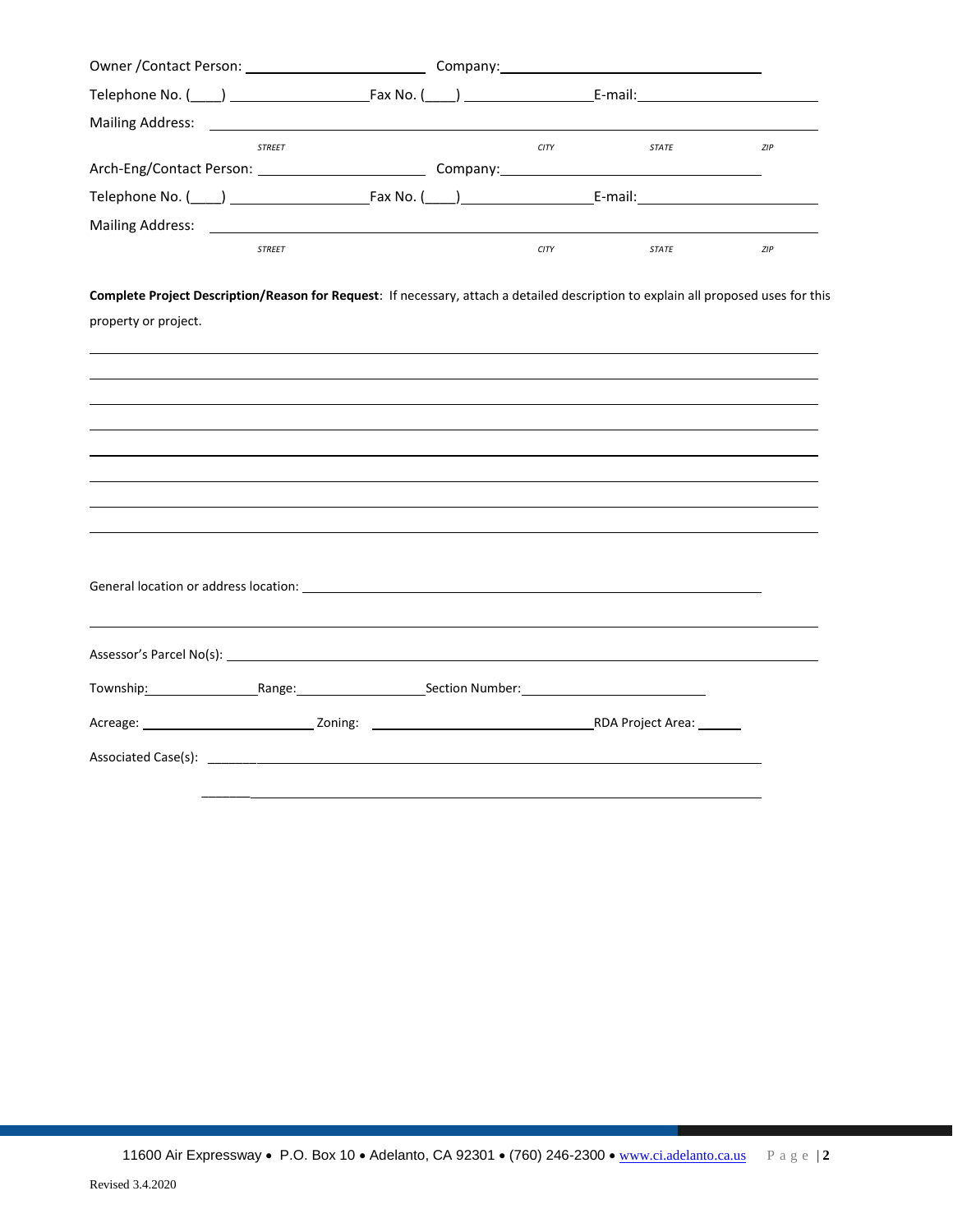## HAZARDOUS WASTE SITE CERTIFICATION

(Required pursuant to Section 65962.5 (f) of the California Government Code)

The applicant/owner hereby certifies that they have consulted the list of hazardous waste sites for the City of Adelanto, dated , and the project **is/is not (***circle one***)** located on a site included on the list of hazardous waste

sites for the City of Adelanto.

 $\overline{\phantom{a}}$ 

**Air Quality/Hazardous Materials Certification:** (Required pursuant to Section 65850.2 of the California Government Code)

- 1. The applicant/owner herby certifies that the project **will/will not (***circle one***)** need to comply with the requirements for a permit for construction or modification from the Mojave Desert Air Quality Management District, 14306 Park Avenue, Victorville, CA 92392, (760) 245-1661.
- 2. The applicant/owner herby certifies that the project **will/will not (***circle one***)** have more than a threshold quantity of a regulated substance, or will contain a source or modified source of hazardous air emissions. Please attach a list of any regulated substances and quantities anticipated, if applicable. (Note: Any quantity of hazardous waste or handling or storage of any quantity of acutely hazardous materials requires filing of a Management Plan and a permit from County Environmental health Services. A Management Plan and permit is also required for other hazardous materials if more than the threshold quantities are present, which are typically either 55 gallons of liquid, 200 cubic feet of pressurized gases, or a weight of 500 pounds.)
- 3. Describe any use, storage, or discharge of hazardous and/or toxic materials in the known history of this property. Please list the materials and dates, if known.
- 4. The project **is/is not (circle one)** located within one-quarter (1/4) mile of a school.

#### **NOTE: Plan review, permits, and inspections are also required from Engineering and Building and Safety prior to occupancy of the proposed project.**

**Certification:** I hereby certify that I understand the information regarding deposits for processing costs, information, and requirements referenced in this application and that the information furnished above and in any attached exhibits is true and correct. The property owner further certifies that they are the legal owner of the property and consent to the application.

Applicant's Signature Date Property Owner's signature Date

Applicant's Printed Name **Applicant's Printed Name** Property Owner's Printed Name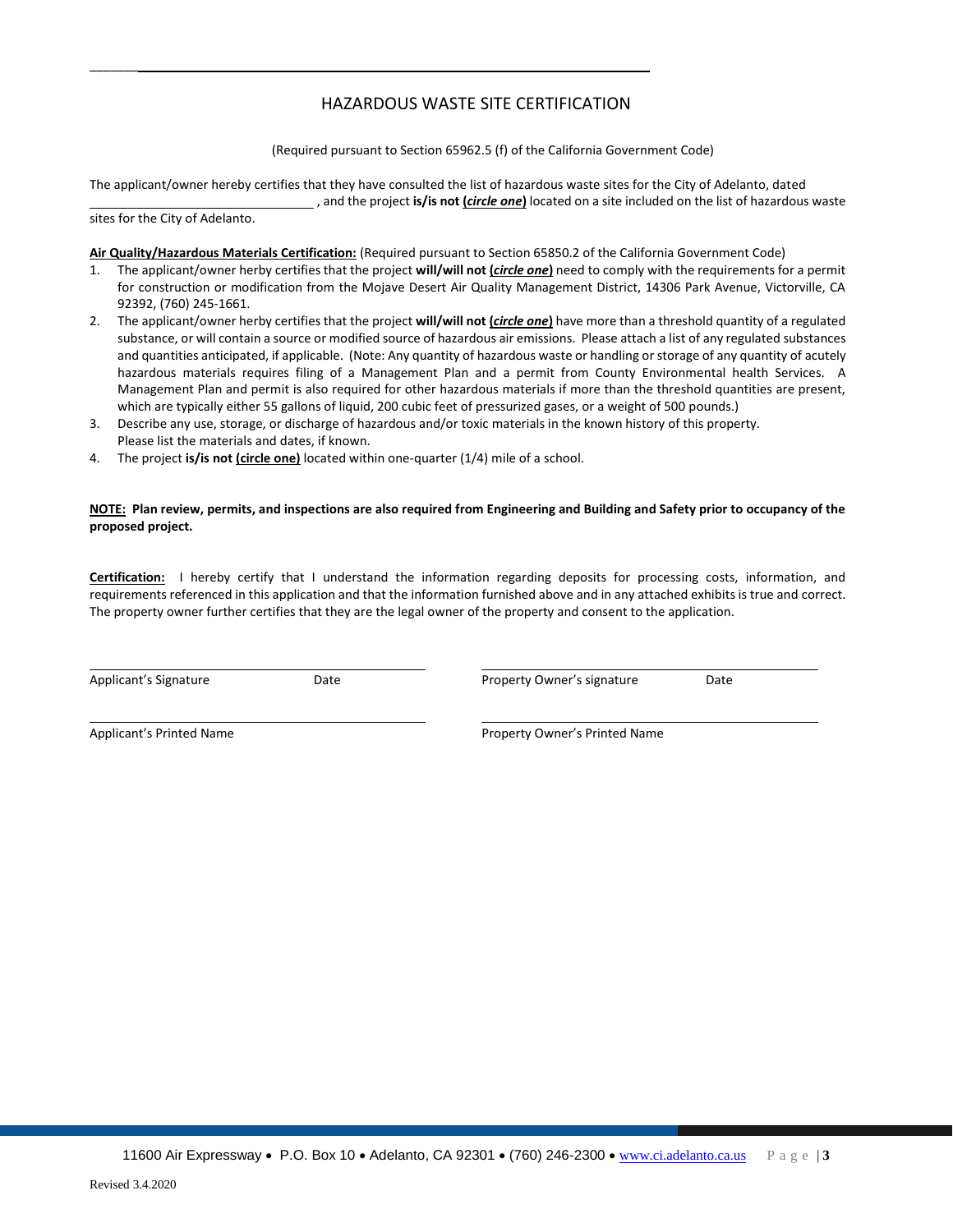## **PROPERTY OWNER(S) AUTHORIZATION FORM**

## **AUTHORIZATION FOR AGENT TO ACT ON BEHALF OF LEGAL PROPERTY OWNER**

I/We, the owner(s) of the subject property, do hereby authorize to act in my/our behalf on matters pertaining to

**PROCESSING COSTS:** The City operates on the basis of full cost recovery for the processing of planning projects. Deposits made at the time of application are projected to be sufficient for the processing of most applications, however, additional deposits may be required to cover the projected costs for review of projects. If at any time deposits are insufficient to cover projected costs, processing of the project will be stopped until sufficient additional funds are deposited with the City. Lack of sufficient funds on deposit will suspend any required processing time frames.

**CERTIFICATION:** I hereby certify that I understand the information regarding deposits for processing costs, information, and requirements referenced in this application. The property owner further certifies that they are the legal owner of the property and consent to the application.

| Dated this          |                                      | day of |             | , 20                                                                                            |
|---------------------|--------------------------------------|--------|-------------|-------------------------------------------------------------------------------------------------|
|                     |                                      |        |             |                                                                                                 |
| <b>Printed Name</b> |                                      |        |             |                                                                                                 |
|                     | Signature(s) of Legal Owner(s)       |        |             |                                                                                                 |
| State of California | County of San Bernardino             |        |             |                                                                                                 |
| On this             | day of                               | 20     | , before me |                                                                                                 |
|                     | a Notary Public, personally appeared |        |             | known to me to be the person(s) whose name(s)                                                   |
|                     |                                      |        |             | are/is subscribed to the within instrument and acknowledged that he/she/they executed the same. |
|                     | Witness My Hand and Official Seal    |        |             |                                                                                                 |
| Signature           |                                      |        |             |                                                                                                 |
| Name (printed)      |                                      |        |             |                                                                                                 |

NOTE: If the property is a part of a corporation a list of authorized corporate officers must be provided.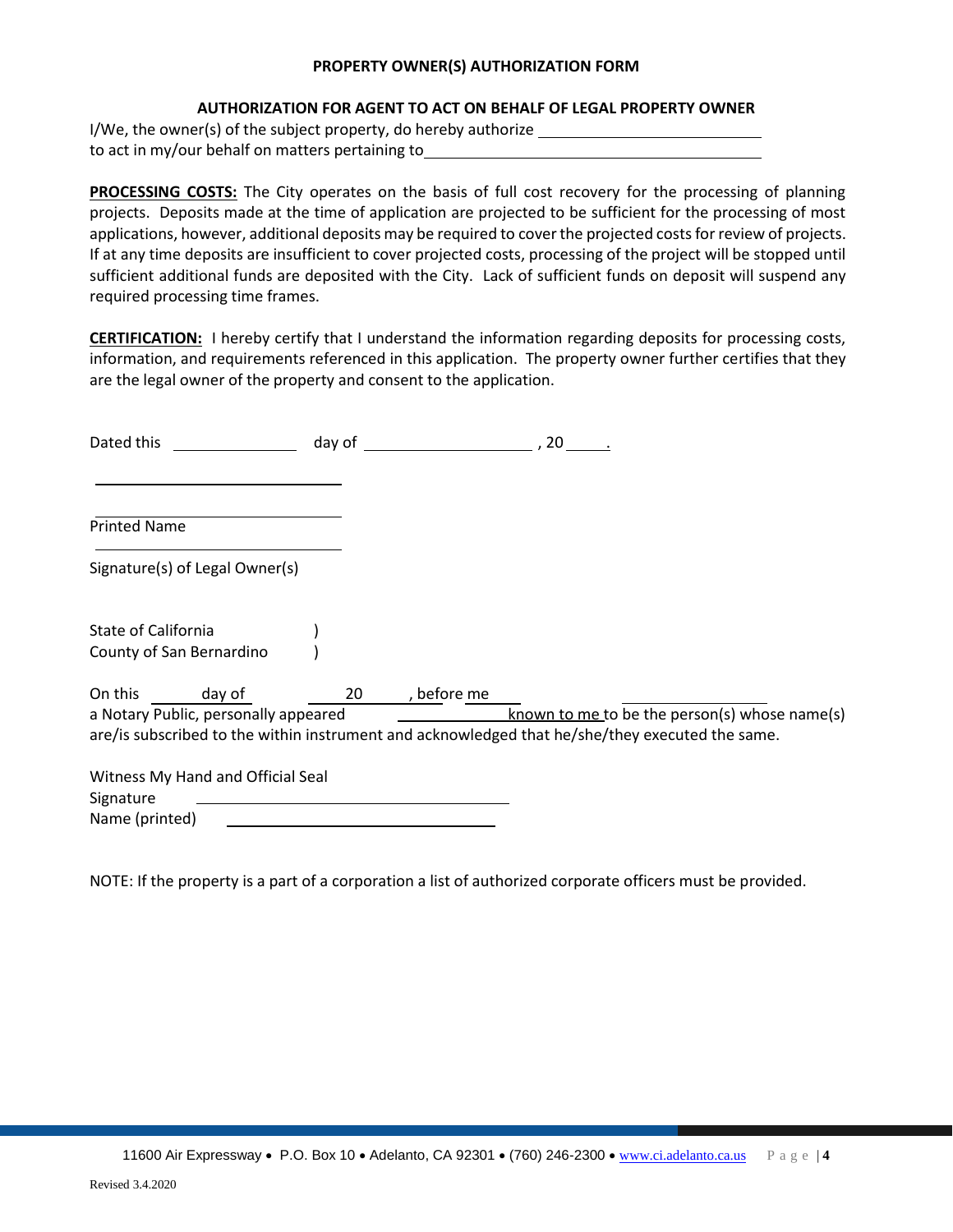## **Submittal Items Required for Application Types**

- Application types are listed across the top of the chart, and items required along the side. An **"X"** in the box, means this item is required for that application type.
- Applications for modifications or extensions require the same information as the original project without the additional studies.
- Submit hard copies as well as electronic copies of required submittal items, either on a USB drive or via email at the time of application.

|                                                                                                                                                                                                                                                                               | <b>Tentative Tract or Parcel Map</b> | Zone Change/ General Plan<br>Amendment | <b>Conditional Use Permit</b> | Minor CUP | Location Development Plan | Minor LDP          | Major Variance     | Minor Variance     | <b>Preliminary Review</b> |
|-------------------------------------------------------------------------------------------------------------------------------------------------------------------------------------------------------------------------------------------------------------------------------|--------------------------------------|----------------------------------------|-------------------------------|-----------|---------------------------|--------------------|--------------------|--------------------|---------------------------|
| Application and fee                                                                                                                                                                                                                                                           | X                                    | X                                      | X                             | X         | X                         | X                  | X                  | $\pmb{\mathsf{X}}$ | $\pmb{\mathsf{x}}$        |
| Preliminary Industrial Pretreatment and Wastewater<br>Discharge Permit (IPWDP)application - ALL<br>INDUSTRIAL, MANUFACTURING AND CANNABIS<br><b>ACTIVITIES MUST SUBMIT IPWDP</b>                                                                                              | X                                    | X                                      | X                             | X         | X                         | X                  | $\mathbf{x}$       | X                  | X                         |
| All Proposed Cannabis Projects Must Provide A<br>Written description of how cannabis wastewater is<br>treated (i.e., haul away, reverse osmosis or ?)                                                                                                                         |                                      |                                        |                               |           |                           |                    |                    |                    |                           |
|                                                                                                                                                                                                                                                                               | X                                    |                                        | $\pmb{\mathsf{X}}$            |           | $\pmb{\mathsf{x}}$        |                    |                    |                    | X                         |
| <b>Biological Habitat Survey</b><br>(if required by Planning)                                                                                                                                                                                                                 |                                      |                                        |                               |           |                           |                    |                    |                    |                           |
| Preliminary Drainage and Hydrology Studies (if                                                                                                                                                                                                                                | X                                    |                                        | X                             |           | X                         |                    |                    |                    | X                         |
| required by Public Works)                                                                                                                                                                                                                                                     |                                      |                                        |                               |           |                           |                    |                    |                    |                           |
| Water & Sewer Utility Feasibility Study (All Cannabis<br>projects must provide)                                                                                                                                                                                               | X                                    | X                                      | X                             | X         | X                         | X                  |                    |                    | X                         |
| Mailing Labels (3 sets)                                                                                                                                                                                                                                                       | X                                    | X                                      | X                             |           | X                         |                    | X                  |                    |                           |
| Preliminary Title Report (within last 90 days)                                                                                                                                                                                                                                | X                                    | X                                      | X                             | X         | X                         | X                  | X                  | X                  | X                         |
| Assessor's Parcel Map                                                                                                                                                                                                                                                         | $\pmb{\mathsf{X}}$                   | X                                      | $\pmb{\mathsf{x}}$            | X         | X                         | $\pmb{\mathsf{x}}$ | $\pmb{\mathsf{x}}$ | $\pmb{\mathsf{X}}$ | X                         |
| Electronic copy of all items listed on this page (USB or<br>e-mail)                                                                                                                                                                                                           | X                                    | X                                      | X                             | X         | X                         | X                  | X                  | X                  | X                         |
| The items listed below must be submitted as a full-size, 24"x36" plan package, stapled and folded to 8.5" x 11" size with the title<br>block facing out. Three, full-size (3) sets and one (1) plan set reduced to 8.5"x 11 are required along with a USB drive containing an |                                      |                                        |                               |           |                           |                    |                    |                    |                           |
| electronic plan set.                                                                                                                                                                                                                                                          |                                      |                                        |                               |           |                           |                    |                    |                    |                           |
| Site Plan                                                                                                                                                                                                                                                                     |                                      |                                        | X                             | X         | X                         | X                  | X                  | X                  | X                         |
| Parcel/Tract Map                                                                                                                                                                                                                                                              | X                                    |                                        |                               |           |                           |                    |                    |                    |                           |
| Preliminary Grading and Drainage                                                                                                                                                                                                                                              | X                                    |                                        |                               |           | X                         |                    |                    |                    | X                         |
| <b>Architectural Elevations</b>                                                                                                                                                                                                                                               |                                      |                                        | X                             | X         | X                         | X                  | X                  | X                  | X                         |
| <b>Colors and Materials Board</b>                                                                                                                                                                                                                                             |                                      |                                        |                               |           | $\mathbf x$               | $\pmb{\mathsf{x}}$ |                    |                    | X                         |
| <b>Floor Plans</b>                                                                                                                                                                                                                                                            |                                      |                                        | X                             | X         | $\pmb{\mathsf{x}}$        | X                  | X                  | X                  | $\pmb{\mathsf{x}}$        |
| Conceptual Landscape Plans                                                                                                                                                                                                                                                    |                                      |                                        |                               |           | X                         |                    |                    |                    | X                         |

Date: \_\_\_\_\_\_\_\_\_\_\_\_\_\_ Applicant Signature: \_\_\_\_\_\_\_\_\_\_\_\_\_\_\_\_\_\_\_\_\_\_\_\_\_\_\_\_\_\_\_\_\_\_\_\_\_\_\_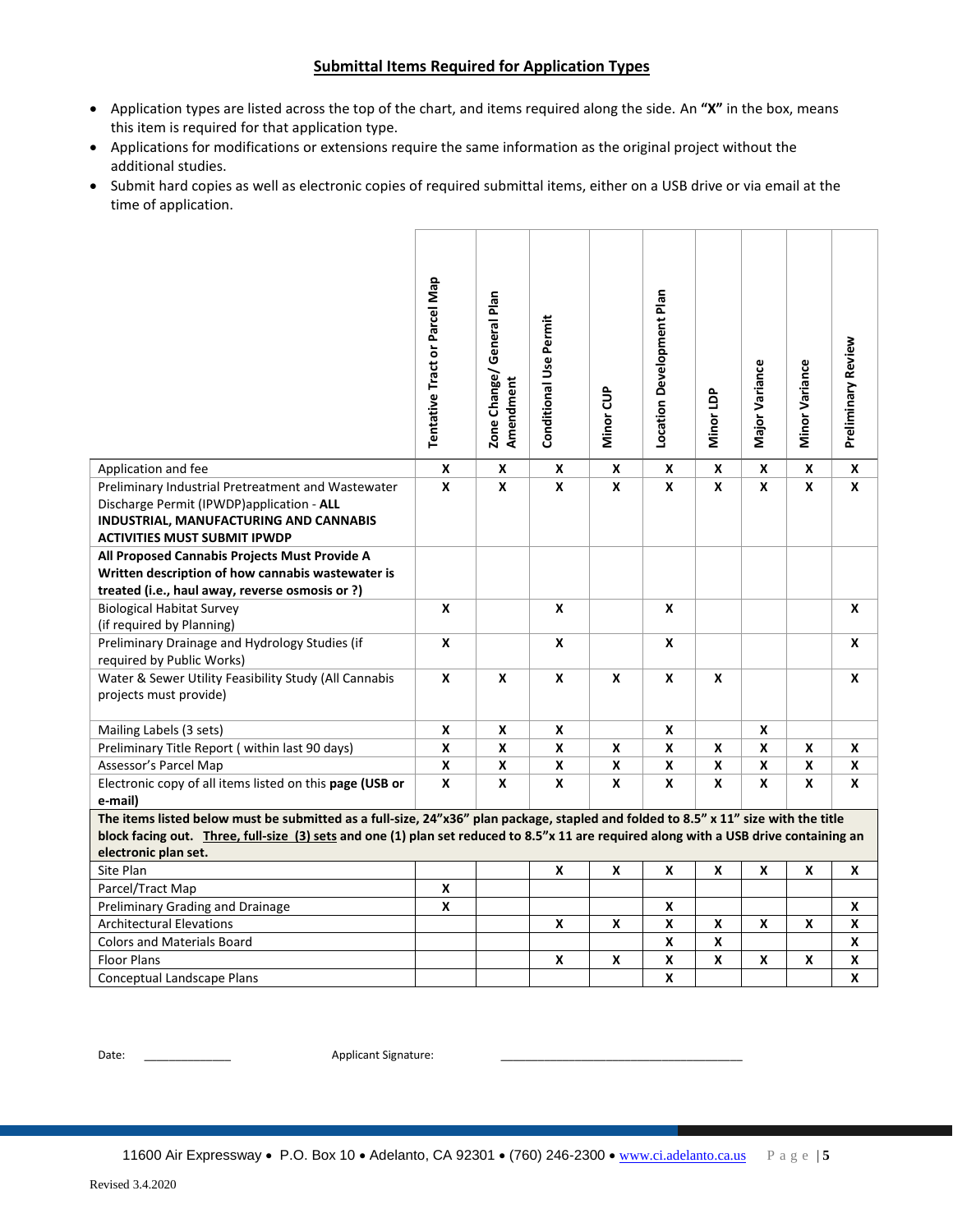## **REQUIRED PROPERTY OWNER(S) NOTIFICATION INFORMATION**

## **THE FOLLOWING ITEMS WILL BE REQUIRED.**

- 1. THREE identical packages to be inserted in separate 8  $\frac{3}{4} \times 11 \frac{1}{4}$  manila envelopes. These envelopes shall indicate the case number and the word "labels", and shall contain the following:
	- a. One typed set of gummed labels indicating all: the Assessor's Parcel Numbers, property owner(s) name(s) and the mailing addresses that are within a 300-foot radius (700 feet if the site is 20 acres or more) of the exterior of their proposed project (this list shall be ascertained from the last equalized assessment roll).
	- b. One label each for the owner/applicant/engineer.
	- c. A photocopy of the aforementioned labels.
- 2. TWO additional typed sets of gummed labels each for the applicant, owner, engineer, and representative with their mailing addresses. Do not include duplicate sets where applicant and owner, etc. are the same. These should be inserted in a letter-sized envelope and stapled to the *outside* of one of the large manila envelopes mentioned in item 1 above.
- 3. A 300-foot radius map on assessor's map pages, which clearly shows the Assessor's Parcel Numbers for each affected parcel.



*PROPERTY OWNERS CERTIFICATION*

(Print name), certify that on  $($ month-day-year) and the attached property owners list was prepared by\_\_\_\_\_\_\_\_\_\_\_\_\_(Print company or individual's name) pursuant to application requirements furnished by the City of Adelanto. Said list is a complete and true compilation of owner of the subject property and all other owners within 300 feet of the property involved in the application and is based upon the latest equalized assessment rolls.

I further certify that the information filed is true and correct to the best of my knowledge. I understand that incorrect or erroneous information may be grounds for rejection or denial of the application.

| <b>NAME</b>      | TITLE       |
|------------------|-------------|
| <b>ADDRESS</b>   |             |
| <b>PHONE</b>     | FAX         |
| <b>SIGNATURE</b> | <b>DATE</b> |

11600 Air Expressway • P.O. Box 10 • Adelanto, CA 92301 • (760) 246-2300 • [www.ci.adelanto.ca.us](http://www.ci.adelanto.ca.us/) Page | 6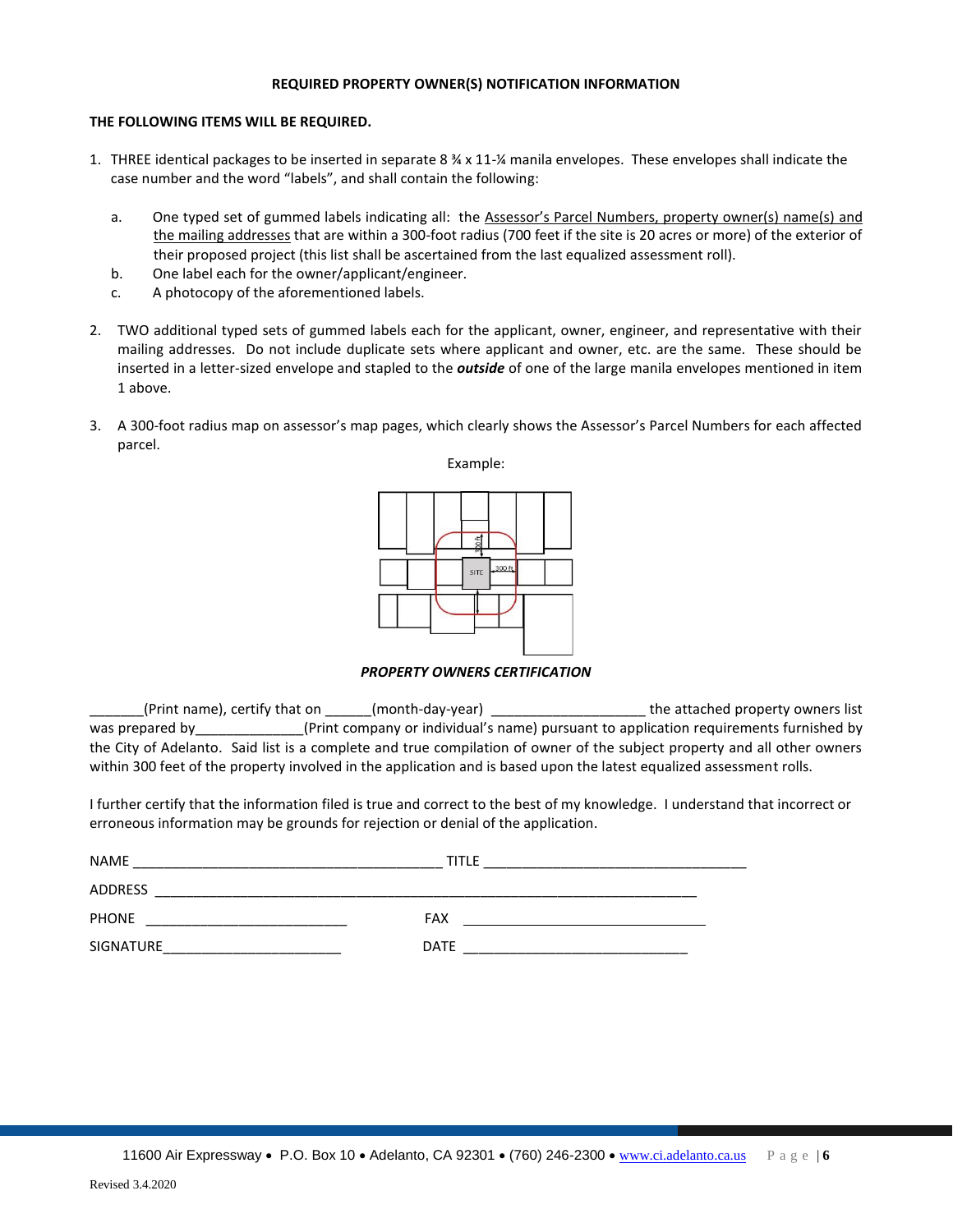## **ENVIRONMENTAL INFORMATION FORM (TO BE COMPLETED BY APPLICANT)**

Date Filed

#### **General Information**

l. Name and address of developer or project sponsor:

2. Address of project:

Assessor's Block and Lot Number:

3. Name, address, and telephone number of person to be contacted concerning this project:

4. Indicate number of the permit application for the project to which this form pertains:

5. List and describe any other related permits and other public approvals required for this project, including

those required by city, regional, state and federal agencies:

6. Existing zoning district::

7. Proposed use of site (Project for which this form is filed):

#### **Project Description:**

8. Site size.

- 9. Square footage.
- 10. Number of floors of construction.
- 11. Amount of off-street parking provided.
- 12. Attach plans.
- 13. Proposed scheduling.
- 14. Associated projects.
- 15. Anticipated incremental development.

16. If residential, include the number of units, schedule of unit sizes, range of sale prices or rents, and type of household size expected.

17. If commercial, indicate the type, whether neighborhood, city or regionally oriented, square footage of sales area, and loading facilities.

18. If industrial, indicate type, estimated employment per shift, and loading facilities.

19. If institutional, indicate the major function, estimated employment per shift, estimated occupancy, loading facilities, and community benefits to be derived from the project.

20. If the project involves a variance, conditional use or rezoning application, state this and indicate clearly why the application is required.

*Are the following items applicable to the project or its effects? Discuss below all items checked yes (attach additional sheets as necessary).*

**Yes No**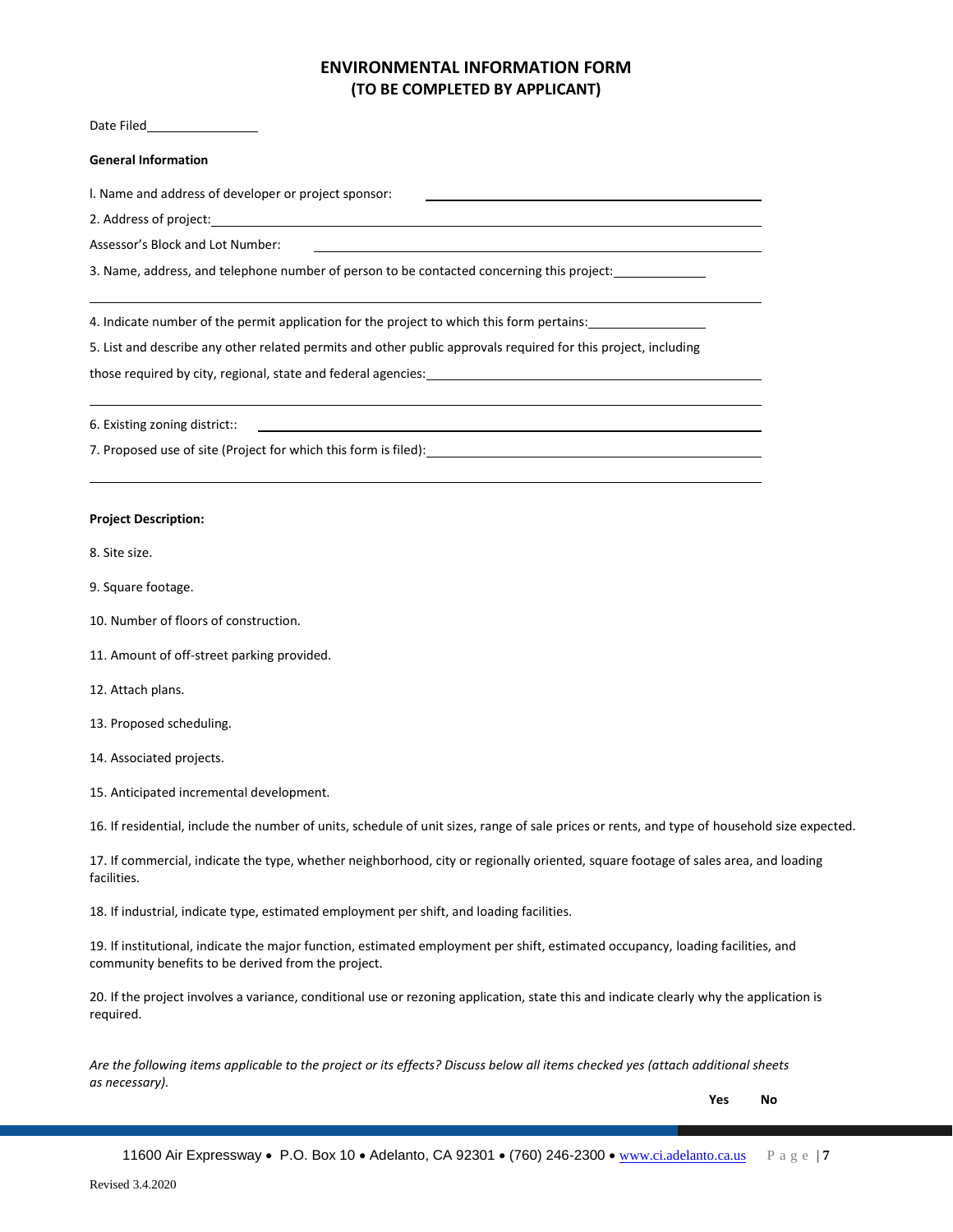| 21. Change in existing features of any bays, tidelands, beaches, or hills, or substantial alteration<br>of ground contours. | П              | П              |
|-----------------------------------------------------------------------------------------------------------------------------|----------------|----------------|
| 22. Change in scenic views or vistas from existing residential areas or public lands or roads.                              | Ш              | □              |
| 23. Change in pattern, scale or character of general area of project.                                                       | □              | □              |
| 24. Significant amounts of solid waste or litter.                                                                           | Ш              | Ш              |
| 25. Change in dust, ash, smoke, fumes or odors in vicinity.                                                                 | Ш              | $\mathbb{R}^n$ |
| 26. Change in ocean, bay, lake, stream or ground water quality or quantity, or alteration of<br>existing drainage patterns. | $\mathbb{R}^n$ | $\mathbb{R}^n$ |
| 27. Substantial change in existing noise or vibration levels in the vicinity.                                               | □              | П              |
| 28. Site on filled land or on slope of 10 percent or more.                                                                  | Ш              | Ш              |
| 29. Use of disposal of potentially hazardous materials, such as toxic substances, flammables<br>or explosives.              | Ш              | П              |
| 30. Substantial change in demand for municipal services (police, fire, water, sewage, etc.).                                | $\Box$         | □              |
| 31. Substantially increase fossil fuel consumption (electricity, oil, natural gas, etc.).                                   | Ш              | Ш              |
| 32. Relationship to a larger project or series of projects.                                                                 | П              | □              |

## **Environmental Setting**

33. Describe the project site as it exists before the project, including information on topography, soil stability, plants and animals, and any cultural, historical or scenic aspects. Describe any existing structures on the site, and the use of the structures. Attach photographs of the site.

34. Describe the surrounding properties, including information on plant~ and animals and any cultural, historical or scenic aspects. Indicate the type of land use (residential, commercial, etc.), intensity of land use (one-family, apartment houses, shops, department stores, etc.), and scale of development (height, frontage, set-back, rear yard, etc.). Attach photographs of the vicinity.

#### **Certification**

I hereby certify that the statements furnished above and in the attached exhibits present the data and information required for this initial evaluation to the best of my ability, and that the facts, statements, and in formation presented are true and correct to the best of my knowledge and belief.

Date **Signature** Signature **Signature Signature Signature Signature Signature Signature Signature Signature Signature Signature Signature Signature Signature Signature Signature Signature Si** 

For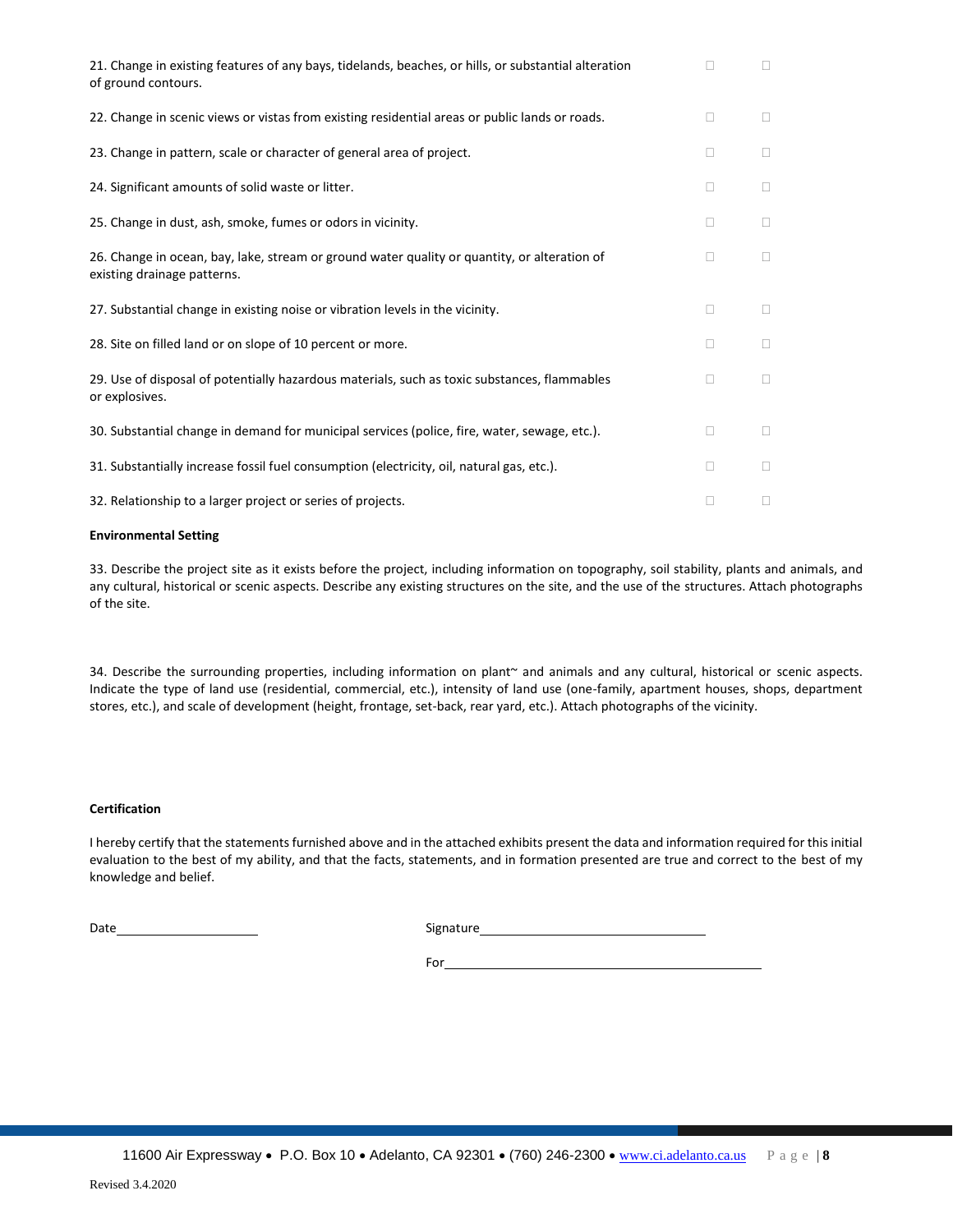## **CHECKLIST OF REQUIRED INFORMATION**

## **TENTATIVE TRACT AND PARCEL MAPS**

| Tentative Map Number (Assigned by County Surveyor's Office)                                                                                                                                                                                                                                                                            |
|----------------------------------------------------------------------------------------------------------------------------------------------------------------------------------------------------------------------------------------------------------------------------------------------------------------------------------------|
| The licensed land surveyor or registered civil engineer shall sign, seal and provide their California registration or<br>license number and the date of expiration of such number.                                                                                                                                                     |
| List the names, addresses and telephone numbers of the owners of record, the subdivider and the surveyor or<br>engineer preparing the map.                                                                                                                                                                                             |
| List the names, addresses and telephone numbers of all utility companies which will serve the subdivision<br>including, but not limited to, water supply, sewage disposal, telephone, cable, electrical and natural gas.                                                                                                               |
| Clearly show the north arrow (directed toward the top of the map), the scale of the map, the boundary lines,<br>dimensions of the project and the date of preparation of the map.                                                                                                                                                      |
| Provide a vicinity map at a scale of one (1) inch equals eight hundred (800) feet of the area showing the proposed<br>subdivision in relation to the adjacent subdivision, established roads, landmarks, etc., within one $-$ quarter (1/4)<br>mile of the exterior boundaries of the proposed subdivision.                            |
| List the Assessor's Parcel Number (s) for the entire subdivision.                                                                                                                                                                                                                                                                      |
| Provide a legal description of the land included within the proposed tentative map.                                                                                                                                                                                                                                                    |
| Provide information demonstrating legal, dedicated access to the subdivision and all proposed lots within the<br>subdivision. Also demonstrate that no adjoining parcels are landlocked subsequent to the proposed subdivision.                                                                                                        |
| Show all boundary lines of the proposed subdivision with appropriate bearings and distances.                                                                                                                                                                                                                                           |
| Show the lot layout, dimensions of each lot (ditto marks are not acceptable) and a number or letter for each lot in<br>consecutive order, Circle the last lot number and/or letter.                                                                                                                                                    |
| List the total acreage, the number of numbered lots and the number of lettered lots. Also list the size of each<br>numbered and /or lettered lot and remainder parcels, if shown.                                                                                                                                                      |
| List the minimum, maximum and average lot size. Also list the existing and proposed zoning district classification for<br>each lot and its proposed use.                                                                                                                                                                               |
| Show the General Plan land use designation, zoning district classification and land use or uses of the adjoining<br>property within one hundred (100) feet of the proposed subdivision, including that which is across any streets.<br>Indicate the distances from all property lines and use of any structures on adjoining property. |
| Show the locations, names and existing rights-of all adjoining highways, streets,<br>alleys and /or ways, roads, etc. If none exist, show access to the property.                                                                                                                                                                      |
| Show the centerline profile (i.e. cross section) and grade for each proposed highway, street or drainage<br>improvement shown on the tentative map.                                                                                                                                                                                    |
| Show the width and location of all recorded and/or proposed easements, dedication of streets or rights-of-way.                                                                                                                                                                                                                         |
| Show the radius of all curves on highways and streets.                                                                                                                                                                                                                                                                                 |
| Show the location, all flood hazard areas and their designations.                                                                                                                                                                                                                                                                      |
| Show the location and outline, to scale, of each existing building, utility pole or other above ground structure. Note<br>on the map whether such building, pole or structure is to be removed from, or remain within the subdivision.                                                                                                 |
| Show the location of existing and proposed water lines, sewers, culverts, bridges, drain pipes, fire hydrants and<br>water wells within the subdivision.                                                                                                                                                                               |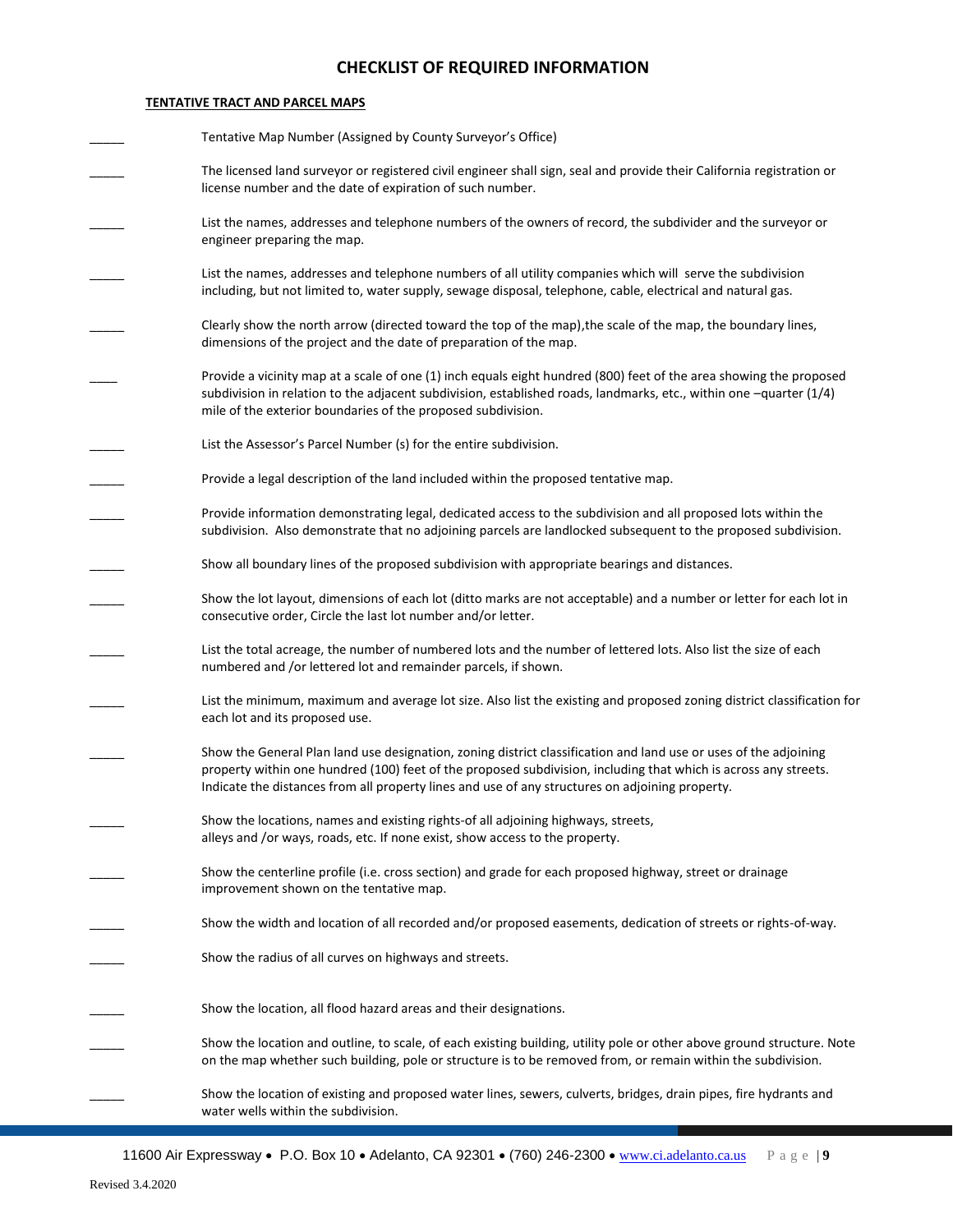## **CHECKLIST OF REQUIRED INFORMATION**

#### **SITE PLANS**

| The licensed land surveyor or registered civil engineer shall sign, seal and provide their California registration or |
|-----------------------------------------------------------------------------------------------------------------------|
| license number and the date of expiration of such number.                                                             |
|                                                                                                                       |

List the names, addresses and telephone numbers of the owners of record, and the surveyor, or engineer preparing the map.

List the names, addresses and telephone numbers of all utility companies which will serve the project including, but not limited to, water supply, sewage disposal, telephone, cable, electrical and natural gas.

Clearly show the north arrow (directed toward the top of the map), the scale of the plan, the boundary lines, dimensions of the project and the date of preparation of the plan.

Provide a vicinity map at a scale of one (1) inch equals eight hundred (800) feet of the area showing the proposed subdivision in relation to the adjacent subdivision, established roads, landmarks, etc., within one –quarter (1/4) mile of the exterior boundaries of the proposed project.

List the Assessor's Parcel Number (s) for the entire project.

Provide a legal description of the land included within the proposed project.

Provide information demonstrating legal, dedicated access to the subdivision and all proposed lots within the subdivision. Also demonstrate that no adjoining parcels are landlocked subsequent to the proposed project.

Show all boundary lines of the proposed project with appropriate bearings and distances.

Show the General Plan land use designation, zoning district classification and land use or uses of the adjoining property within one hundred (100) feet of the proposed project, including that which is across any streets. Indicate the distances from all property lines and use of any structures on adjoining property.

Show the locations, names and existing rights-of all adjoining highways, streets, alleys and /or ways, roads, etc. If none exist, show access to the property.

Show the centerline profile and grade for each proposed highway, street or drainage improvement shown on the plan.

Show the width and location of all recorded and/or proposed easements, dedication of streets or rights-of-way.

Show the radius of all curves on highways and streets.

Show the location and outline, to scale, of each existing building, utility pole or other above ground structure. Note on the map whether such building, pole or structure is to be removed from, or remain within the project.

Show the location of existing and proposed water lines, sewers, culverts, bridges, drain pipes, fire hydrants and water wells within the project.

\_\_\_\_\_ Total square footage of each building, number of stories, number and size of dwelling units and number of bedrooms, it applicable.

Number of parking and loading spaces required and provided.

Square footage and percent of the site devoted to building, landscaping, and paved areas for parking and circulation.

Property lines, dimensions, and net lot area.

Footprint of all structures and any overhangs or projections.

Location of all entrances and loading doors.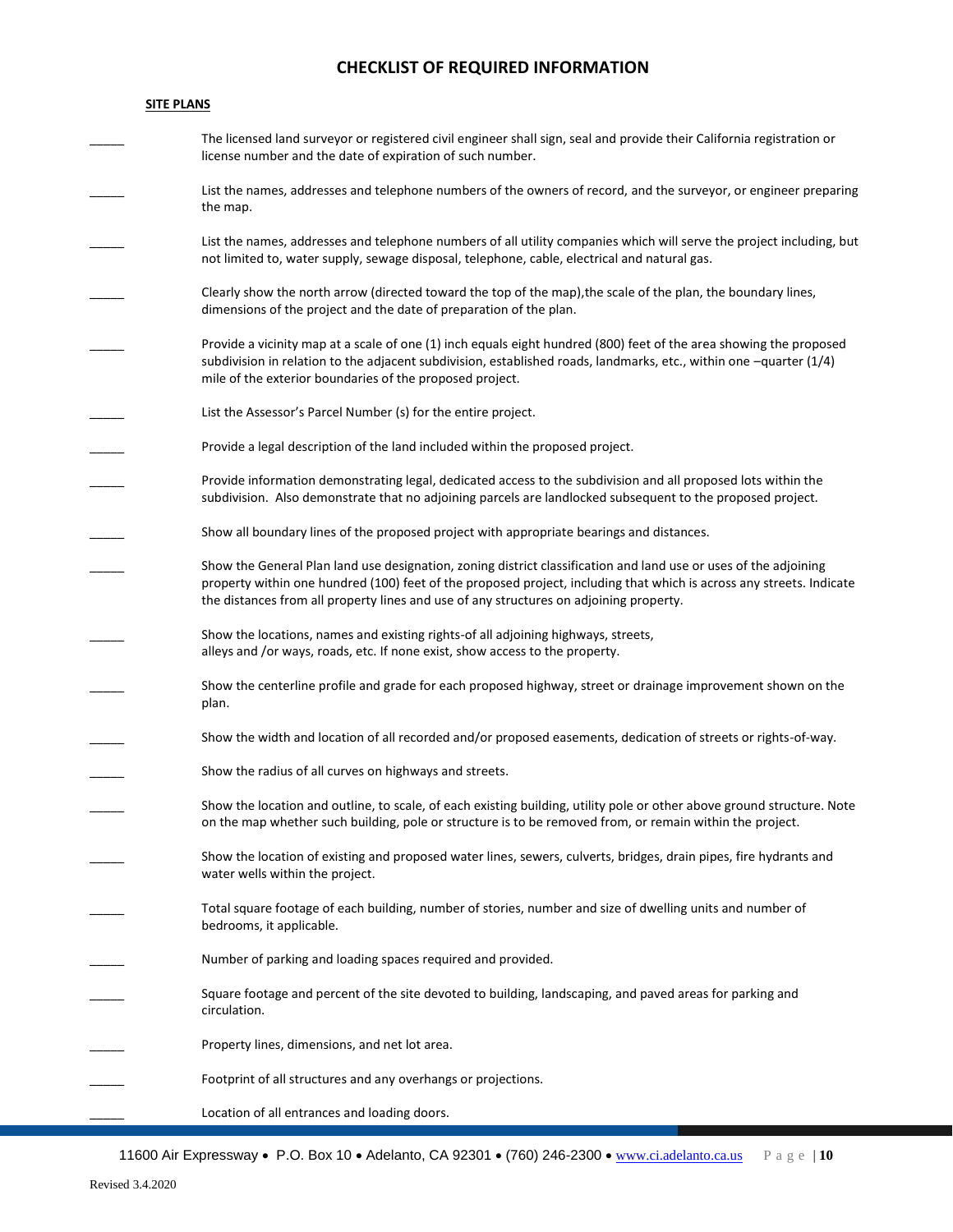All setbacks and distances between buildings and/or structures. Location, typical dimensions, and type of surfacing for all driveways, parking spaces and loading areas. Location of all trash enclosures, transformers and any equipment outside of building. Location, height, and materials of all walls and fences. Location of all existing fire hydrants. Proposed phases of project (if any). **CHECKLIST OF REQUIRED INFORMATION**

#### **PRELIMINARY GRADING AND DRAINAGE PLANS**

- Proposed grades, elevations, slopes, and structures on the site All existing contours and structures on the site and within twenty-five feet (25') of the boundaries of the site Show proposed sections around property boundaries Show locations and limits of any existing floodway and floodplain areas Location and elevation of all existing and proposed circulation and drainage improvements, including streets, curbs, driveways, sidewalks, median islands, and drainage courses on the site and within 100 feet of the boundaries of the site Preliminary drainage plan shall show or explain the drainage area tributary to the site and include a statement setting forth in detail the manner in which storm water runoff will enter the site, the manner in which it will be carried through the site, and the manner in which disposal beyond the site boundaries be accomplished. Detention basins may be required unless storm water is directed to an improved storm drain facility. **ARCHITECTURAL ELEVATIONS** Fully dimension all elevations from lowest to highest points Call out material and colors (provide samples) Show variation in plane and textures to demonstrate architectural compatibility with surrounding developments **FLOOR PLANS** Show dimensions and Square footage of unit(s) Show eave projections past wall Shade in additions(s) **CONCEPTUAL LANDSCAPING PLANS** Plant pallet and sizes of materials Locations and numbers of trees, shrubs and acres of ground covering, including spacing of ground cover. Identify slope areas. Proposed wall & fences and their materials For Tentative Tract Maps landscape plans should address streetscapes, entry statements, and public spaces such as detention basins. **SPECIAL STUDIES** - Studies that may be appropriate to identify necessary mitigation measures to support findings of "No Significant Impact" after mitigation. These may typically include the following:
	- **Preliminary Drainage and hydrology studies.** The Preliminary Hydrology Study shall identify offsite flows the impact the proposed development and identify the increased onsite flows. The Study shall address how the proposed development shall accept offsite flows that impact the proposed development and demonstrate how the proposed development will safely convey the offsite flows while protecting the proposed development. The Study shall also demonstrate how the proposed development will reduce the increased onsite runoff to less than 90% of pre-developed drainage runoff flows. The Preliminary Hydrology Study shall be engineered using County of San Bernardino Flood Control methodologies and included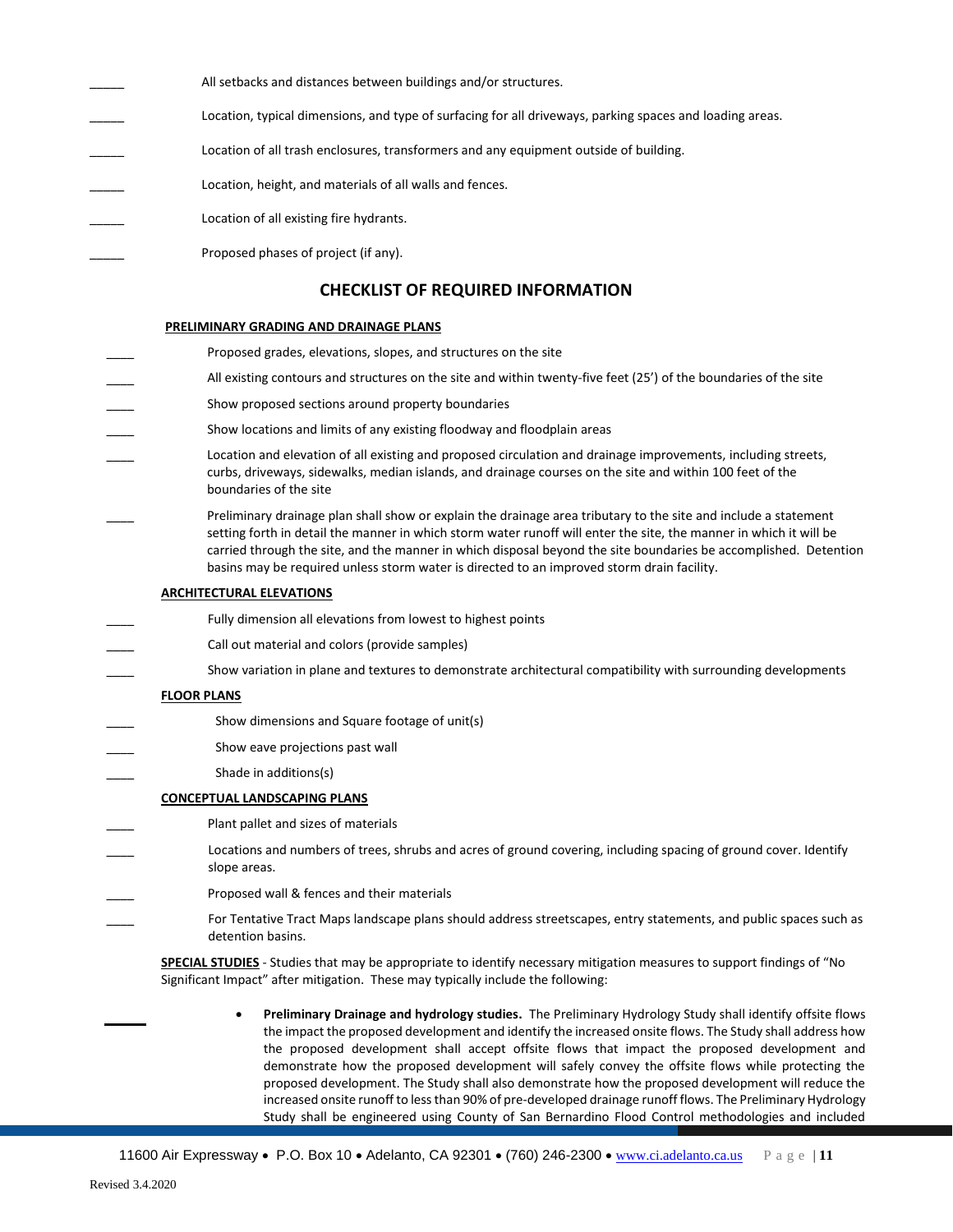calculations, maps, diagrams and a written summary that contains recommendation of how offsite flows and increased onsite runoff shall be mitigated.

- **Biological Habitat Survey** (Primary Focus: Desert Tortoise, Mojave Ground Squirrel, Burrowing Owl, Loggerhead Shrike, Sharpshinned Hawk)
- **Utility Feasibility Study (UFS).** A UFS is prepared by the City Engineer to determine if sufficient sewer or water capacity is available to service the proposed project, and to determine how the project shall connect to existing sewer or water infrastructure. If a UFS is required, a UFS application shall to be completed by the project applicant and submitted to the Public Works Engineering Department for processing.
- **Traffic Circulation Plan**. The Traffic Circulation Plan shall include internal circulation, the minimum County Fire required points of connection from internal circulation to external existing circulation, and shall include two paved all-weather access points to existing paved all-weather circulation access. Within the Traffic Circulation Plan the applicant shall demonstrate full legal access and right-of-way for all improvements not completely contain within the applicants project site.

Internal circulation shall not allow cul-de-sacs longer than 600 feet and local roads with driveways longer than 1,000 feet. Local Streets along the project boundary shall be constructed to a minimum half-width of 30 feet of asphalt concrete paving with 18 feet of paving to the centerline plus a lane of 12 feet of paving on the other side of the centerline plus a 6 feet wide graded shoulder a shall have a total right-of-way of 60 feet. Internal Local Streets shall be constructed to full width of a of 36 feet wide and shall have a total right-of-way of 60 feet. Cul-de-sacs shall be constructed of a radius of 45 feet to curb-face and shall have a right-of-way radius of 57 feet. The minimum County Fire required points of connection from internal circulation to external existing circulation are as follows:

| 1 to 50 Dwelling Units    | 2 connection points |
|---------------------------|---------------------|
| 51 to 100 Dwelling Units  | 3 connection points |
| 101 to 175 Dwelling Units | 4 connection points |
| 176 to 275 Dwelling Units | 5 connection points |
| 276 to 375 Dwelling Units | 6 connection points |
| 376 to 475 Dwelling Units | 7 connection points |

The two paved all-weather access points to existing paved all-weather circulation access must travel along two separate non-intersecting paths and one access point must be along a road designated General Plan Major Collector or larger. Minimum paved all-weather access shall be 26 feet wide with 6 feet wide graded shoulders on each side.